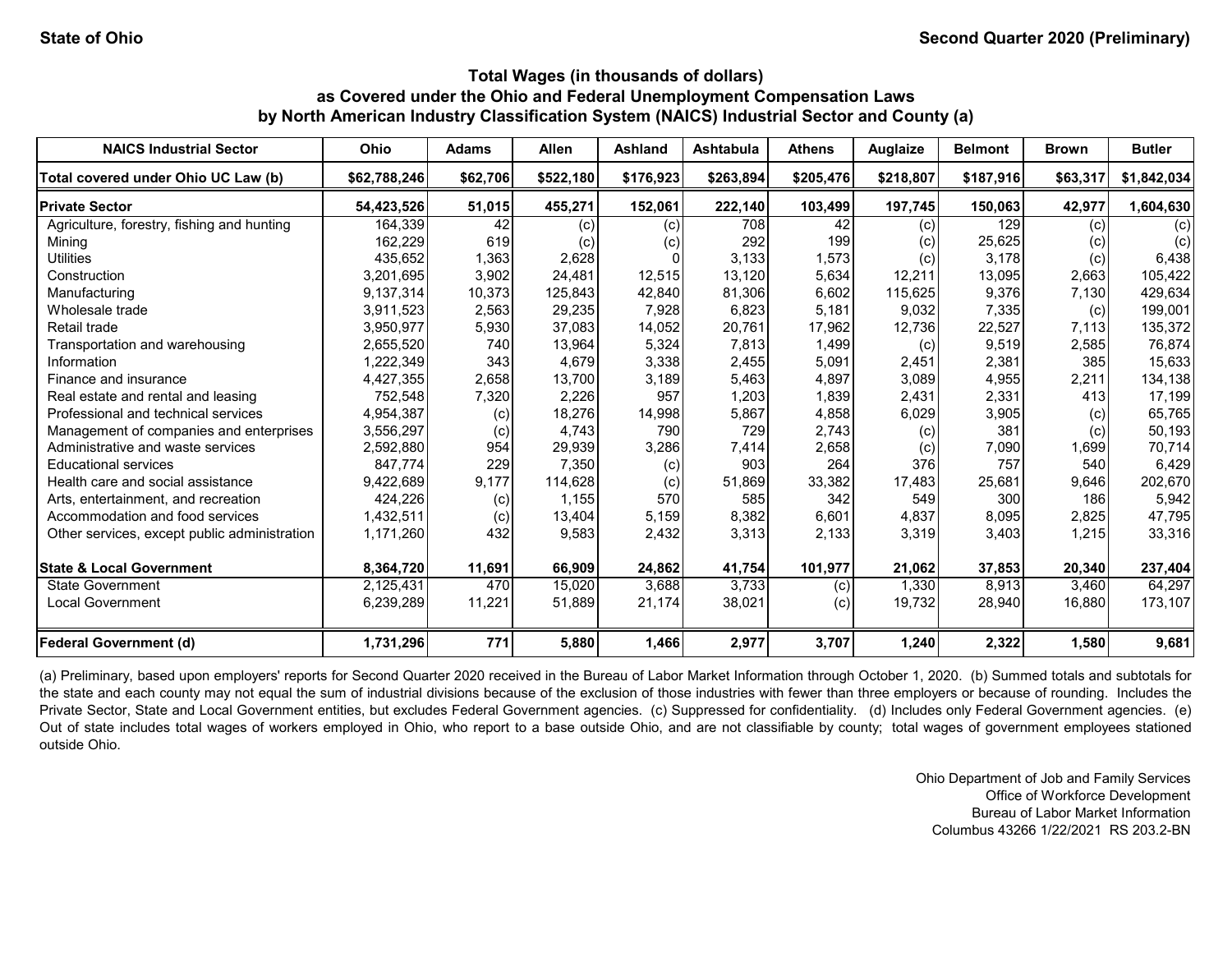| <b>NAICS Industrial Sector</b>               | Carroll  | Champaign | <b>Clark</b> | <b>Clermont</b> | <b>Clinton</b> | Columbiana | Coshocton        | <b>Crawford</b> | Cuyahoga    | <b>Darke</b> |
|----------------------------------------------|----------|-----------|--------------|-----------------|----------------|------------|------------------|-----------------|-------------|--------------|
| Total covered under Ohio UC Law (b)          | \$51,724 | \$102,890 | \$451,458    | \$644,627       | \$201,694      | \$256,327  | \$96,274         | \$120,416       | \$9,435,912 | \$164,346    |
| <b>Private Sector</b>                        | 42,009   | 84,483    | 384,488      | 559,128         | 178,527        | 211,883    | 81,503           | 101,610         | 8,375,409   | 143,148      |
| Agriculture, forestry, fishing and hunting   | (c)      | (c)       | 5,283        | (c)             | 981            | 1,318      | $\overline{577}$ | (c)             | 2,502       | (c)          |
| Mining                                       | (c)      | (c)       | 2,040        | (c)             |                | 1,573      | 843              | (c)             | 6.742       | (c)          |
| <b>Utilities</b>                             | (c)      | (c)       | (c)          | 7,769           | (c)            | (c)        | 8,700            | (c)             | 32.738      | 1,111        |
| Construction                                 | 5,099    | 3,205     | 12,317       | 42,516          | 4,211          | 20,675     | 4,061            | 5,339           | 331,030     | 9,911        |
| Manufacturing                                | 9,096    | 43,501    | 71,087       | 83,973          | 40,285         | 58,201     | 34,433           | 23,436          | 935.047     | 44,276       |
| Wholesale trade                              | (c)      | (c)       | (c)          | 32,889          | (c)            | (c)        | 1,473            | (c)             | 571,156     | 8,528        |
| Retail trade                                 | 5,531    | 6,807     | 36,539       | 73,304          | 11,435         | 22,732     | 7,044            | 9,951           | 414.684     | 12,773       |
| Transportation and warehousing               | 5,247    | 1,998     | 29,173       | 29,914          | 56,941         | 12,853     | 2,290            | 3,469           | 345,959     | 14,620       |
| Information                                  | 490      | 519       | 2,297        | 30,526          | (c)            | 1,846      | 456              | 304             | 185,330     | 499          |
| Finance and insurance                        | 834      | 2,316     | 29,974       | 57,209          | 4,735          | 5,792      | 2,400            | 8,572           | 874,151     | 6,784        |
| Real estate and rental and leasing           | 938      | 626       | 3,617        | 10,612          | 2,121          | 1,872      | 300              | 376             | 154,787     | 850          |
| Professional and technical services          | (c)      | 3,816     | 10,251       | 41,710          | 3,622          | 4,332      | (c)              | (c)             | 919,057     | 5,303        |
| Management of companies and enterprises      | (c)      | (c)       | 34,995       | 8,699           | 8,696          | 2,392      | (c)              | (c)             | 663,933     | 189          |
| Administrative and waste services            | 1,090    | (c)       | 16,619       | 31,309          | 1,324          | 9,723      | 1,653            | 3,027           | 408,057     | 4,788        |
| <b>Educational services</b>                  | (c)      | (c)       | 6,650        | 2,814           | 2,531          | 939        | 516              | (c)             | 206,720     | 383          |
| Health care and social assistance            | (c)      | (c)       | 73,527       | 60,701          | 15,786         | 42,047     | 12,063           | (c)             | 1,848,742   | 21,057       |
| Arts, entertainment, and recreation          | 435      | 378       | 1,367        | 3,519           | 732            | 629        | 300              | 139             | 138,382     | 620          |
| Accommodation and food services              | 1,247    | 1,926     | 13,889       | 23,886          | 3,984          | 6,686      | 1,747            | 3,562           | 161,803     | 2,920        |
| Other services, except public administration | 926      | 1,666     | 11,967       | 16,357          | (c)            | 7,111      | 905              | 1,489           | 174,590     | 2,115        |
| <b>State &amp; Local Government</b>          | 9,715    | 18,407    | 66,970       | 85,499          | 23,167         | 44,444     | 14,771           | 18,806          | 1,060,503   | 21,198       |
| <b>State Government</b>                      | 459      | 609       | 2,086        | 8,673           | 1,826          | 4,255      | 539              | 1,887           | 71,413      | 617          |
| <b>Local Government</b>                      | 9,256    | 17,798    | 64,884       | 76,826          | 21,341         | 40,189     | 14,232           | 16,919          | 989,090     | 20,581       |
| <b>Federal Government (d)</b>                | 643      | 935       | 8,333        | 7,290           | 2,428          | 11,367     | 1,124            | 1,141           | 360,417     | 1,506        |

(a) Preliminary, based upon employers' reports for Second Quarter 2020 received in the Bureau of Labor Market Information through October 1, 2020. (b) Summed totals and subtotals for the state and each county may not equal the sum of industrial divisions because of the exclusion of those industries with fewer than three employers or because of rounding. Includes the Private Sector, State and Local Government entities, but excludes Federal Government agencies. (c) Suppressed for confidentiality. (d) Includes only Federal Government agencies. (e) Out of state includes total wages of workers employed in Ohio, who report to a base outside Ohio, and are not classifiable by county; total wages of government employees stationed outside Ohio.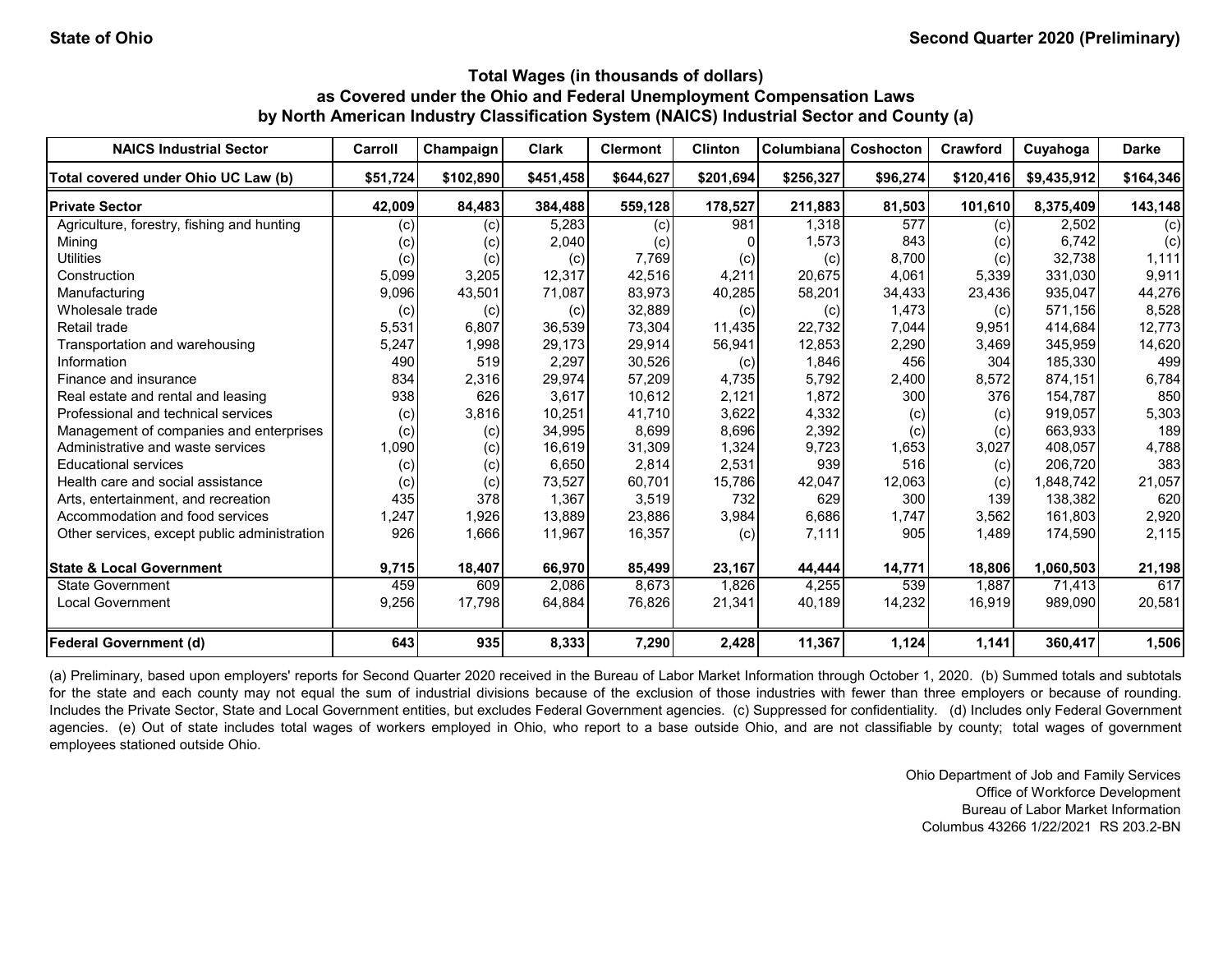| <b>NAICS Industrial Sector</b>               | <b>Defiance</b> | <b>Delaware</b> | <b>Erie</b> | <b>Fairfield</b> | <b>Favette</b> | <b>Franklin</b> | <b>Fulton</b> | Gallia    | Geauga    | Greene    |
|----------------------------------------------|-----------------|-----------------|-------------|------------------|----------------|-----------------|---------------|-----------|-----------|-----------|
| Total covered under Ohio UC Law (b)          | \$142,899       | \$1,158,532     | \$306,070   | \$416,326        | \$99,920       | \$9,920,120     | \$171,961     | \$103,512 | \$359,315 | \$707,794 |
| <b>Private Sector</b>                        | 120,349         | 1,046,051       | 248,082     | 335,199          | 81,673         | 8,101,217       | 147,786       | 86,372    | 320,275   | 597,439   |
| Agriculture, forestry, fishing and hunting   | 2,409           | (c)             | (c)         | 422              | 1,409          | 4,083           | (c)           | (c)       | (c)       | (c)       |
| Mining                                       |                 | (c)             | (c)         | 40               |                | 2,855           | (c)           | (c)       | (c)       | (c)       |
| <b>Utilities</b>                             | (c)             | 3,833           | (c)         | 6,682            | (c)            | 83,734          | (c)           | 15,278    | (c)       | (c)       |
| Construction                                 | 3,579           | 55,194          | 13,937      | 34,524           | 3,709          | 479,892         | 14,455        | 4,914     | 28,945    | 20,437    |
| Manufacturing                                | 35,234          | 91,946          | 56,856      | 50.134           | 22,093         | 550,359         | 66,283        | 4,087     | 84.096    | 38,319    |
| Wholesale trade                              | (c)             | 43,674          | 11,718      | 12,472           | (c)            | 464,455         | 11,028        | 770       | 32,790    | (c)       |
| Retail trade                                 | 15,435          | 78,054          | 31,099      | 43,284           | 11,407         | 509,130         | 10,280        | 9,210     | 33,057    | 65,946    |
| Transportation and warehousing               | 7,118           | 29,852          | (c)         | 9,143            | 16,212         | 629,139         | (c)           | 2,979     | (c)       | 12,069    |
| Information                                  | 1,919           | 10,974          | 3,988       | 1,994            | 359            | 282,734         | 311           | 521       | 1,849     | 7,536     |
| Finance and insurance                        | 8,953           | 120,883         | 10,974      | 10,559           | 1,997          | 1,056,099       | 3,571         | 3,856     | 9,692     | 21,240    |
| Real estate and rental and leasing           | 851             | 10,643          | 1,753       | 5,119            | 408            | 160,678         | 900           | 318       | 2,441     | 5,552     |
| Professional and technical services          | 2,028           | 124,887         | 7,707       | 15,394           | (c)            | 944,789         | (c)           | 545       | 18,243    | 244,057   |
| Management of companies and enterprises      | 774             | 255,542         | 3,566       | 3,883            | (c)            | 635,729         | (c)           | (c)       | 4,219     | 19,640    |
| Administrative and waste services            | 6,464           | 42,116          | 6,669       | 23,770           | 1,757          | 474,535         | 2,336         | (c)       | 26,760    | 14,002    |
| <b>Educational services</b>                  | 1,788           | 9,564           | 1,327       | 1,739            | (c)            | 127,468         | (c)           | (c)       | 6,385     | 18,300    |
| Health care and social assistance            | 21,649          | 94,579          | 51,414      | 84,669           | (c)            | 1,219,708       | (c)           | (c)       | 43,245    | 69,067    |
| Arts, entertainment, and recreation          | 494             | 13,379          | 12,249      | 1,061            | 247            | 55,763          | 902           | 42        | 1.844     | 1,998     |
| Accommodation and food services              | 4,292           | 36,690          | 14,501      | 19,151           | 3,827          | 205,343         | 2,916         | 2,938     | 7,161     | 24,249    |
| Other services, except public administration | 2,302           | 19,865          | 4,789       | 11,157           | 2,081          | 214,722         | 2,419         | 1,534     | 8,252     | 9,525     |
| <b>State &amp; Local Government</b>          | 22,550          | 112,481         | 57,988      | 81,127           | 18,247         | 1,818,903       | 24,175        | 17,140    | 39,040    | 110,355   |
| State Government                             | 1,127           | 5,437           | 12,312      | 9,712            | 531            | 1,026,301       | 1,755         | 3,267     | 3,423     | (c)       |
| Local Government                             | 21,423          | 107,044         | 45,676      | 71,415           | 17,716         | 792,602         | 22,420        | 13,873    | 35,617    | (c)       |
| <b>Federal Government (d)</b>                | 1,295           | 3,927           | 4,576       | 3,894            | 759            | 272,741         | 1,293         | 852       | 1,522     | 395,950   |

(a) Preliminary, based upon employers' reports for Second Quarter 2020 received in the Bureau of Labor Market Information through October 1, 2020. (b) Summed totals and subtotals for the state and each county may not equal the sum of industrial divisions because of the exclusion of those industries with fewer than three employers or because of rounding. Includes the Private Sector, State and Local Government entities, but excludes Federal Government agencies. (c) Suppressed for confidentiality. (d) Includes only Federal Government agencies. (e) Out of state includes total wages of workers employed in Ohio, who report to a base outside Ohio, and are not classifiable by county; total wages of government employees stationed outside Ohio.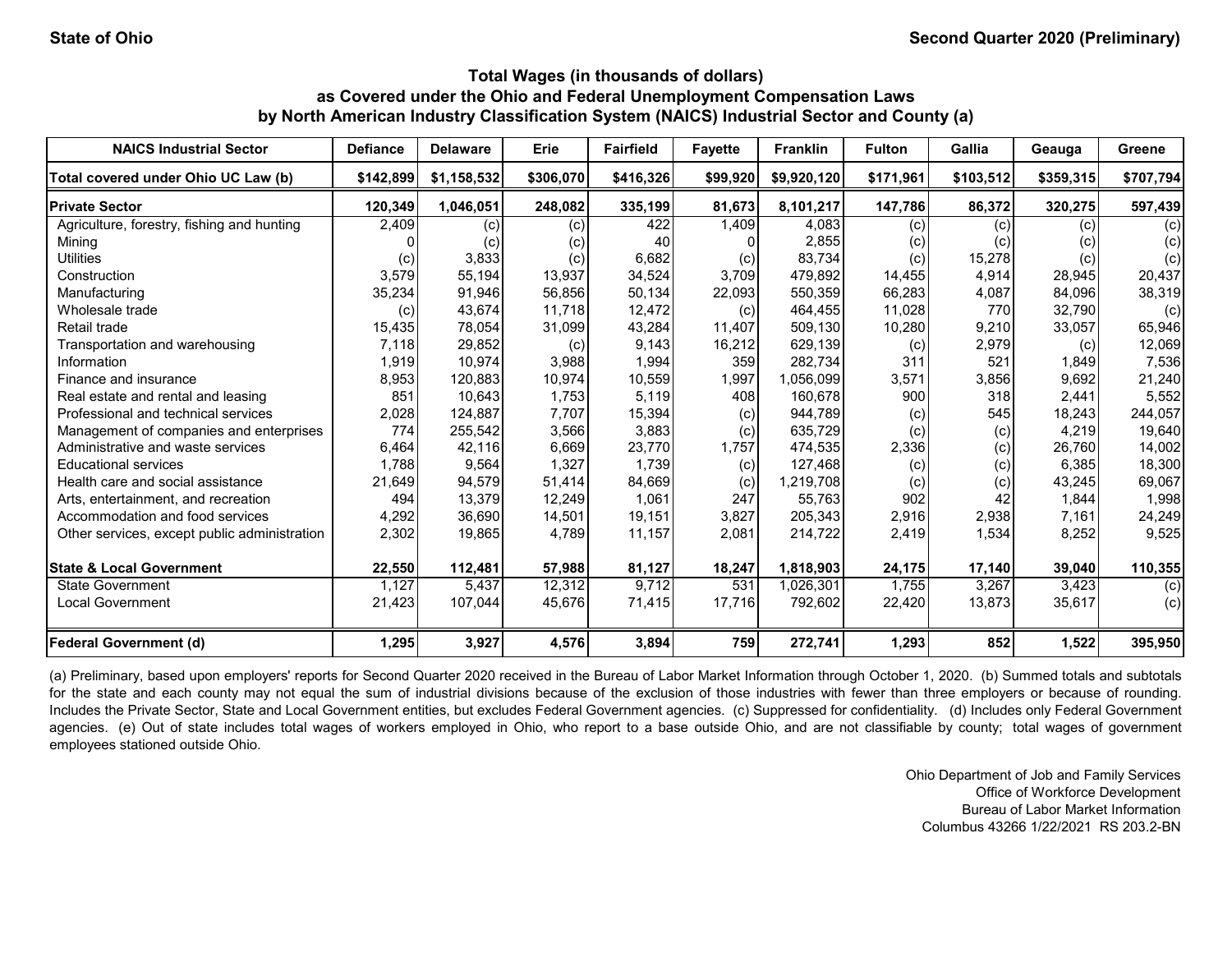| <b>NAICS Industrial Sector</b>               | <b>Guernsey</b> | <b>Hamilton</b> | <b>Hancock</b> | <b>Hardin</b> | <b>Harrison</b> | Henry             | <b>Highland</b> | <b>Hocking</b> | <b>Holmes</b> | <b>Huron</b> |
|----------------------------------------------|-----------------|-----------------|----------------|---------------|-----------------|-------------------|-----------------|----------------|---------------|--------------|
| Total covered under Ohio UC Law (b)          | \$138,880       | \$7,191,539     | \$575,180      | \$69,160      | \$42,703        | \$113,588         | \$91,530        | \$52,803       | \$194,289     | \$208,264    |
| <b>Private Sector</b>                        | 116,919         | 6,594,649       | 537,567        | 56,577        | 35,687          | 93,967            | 69,314          | 34,947         | 178,250       | 181,869      |
| Agriculture, forestry, fishing and hunting   | 298             | 4.599           | (c)            | (c)           | (c)             | (c)               | 349             | (c)            | 1.719         | (c)          |
| Mining                                       | 5,422           | 2,288           | (c)            | (c)           | (c)             | $\left( c\right)$ | 353             | (c)            | 717           | (c)          |
| <b>Utilities</b>                             | 1,302           | 29,664          | 2,722          | 958           | (c)             | 322               | 1,015           | (c)            | 2,002         | 837          |
| Construction                                 | 8,064           | 339,154         | 14,996         | 1,334         | 4,563           | 10,840            | 4,649           | 3,332          | 28,718        | 27,573       |
| Manufacturing                                | 33,169          | 986,305         | 130,303        | 18,340        | 10,119          | 45,815            | 16,909          | 8,777          | 74,687        | 63,570       |
| Wholesale trade                              | 5,823           | 400,289         | 27,661         | 2,313         | (c)             | 3,268             | 1,806           | 753            | 10,180        | 10,860       |
| Retail trade                                 | 9,960           | 326,086         | 28,684         | 5,383         | 1,457           | 6,578             | 17,218          | 5,919          | 20,485        | 13,020       |
| Transportation and warehousing               | 8,125           | 139,036         | 88,816         | 1,589         | 4,237           | 6,069             | 975             | (c)            | 10,004        | 12,924       |
| Information                                  | 516             | 177,192         | 3,052          | 203           | 578             | 787               | 373             | 447            | 831           | 1,388        |
| Finance and insurance                        | 6,331           | 687,561         | 8,738          | 2,677         | 506             | 2,833             | 6,357           | 1,126          | 4,778         | 5,028        |
| Real estate and rental and leasing           | 595             | 103,926         | 3,665          | 190           | 955             | 710               | 563             | 922            | 1,591         | 1,323        |
| Professional and technical services          | 4,803           | 773,068         | 27,746         | 1,286         | 883             | 1,130             | (c)             | (c)            | 3,767         | (c)          |
| Management of companies and enterprises      | 322             | 681.856         | 93,323         |               | (c)             |                   | (c)             | (c)            | (c)           | (c)          |
| Administrative and waste services            | 1,503           | 288,521         | 12,424         | 969           | (c)             | 1,102             | 1,704           | 1,005          | (c)           | 2,649        |
| <b>Educational services</b>                  | 275             | 93.156          | 9,869          | (c)           |                 | 106               | 155             | (c)            | (c)           | 1,225        |
| Health care and social assistance            | 23,512          | 1,218,832       | 64,130         | (c)           | 3,415           | 9,762             | 11,080          | (c)            | (c)           | 25,790       |
| Arts, entertainment, and recreation          | 230             | 71,855          | 883            | 80            | (c)             | 92                | 239             | 130            | 313           | 302          |
| Accommodation and food services              | 4,989           | 138,058         | 12,610         | 1,805         | (c)             | 1,696             | 2,769           | 3,758          | 3,831         | 4,944        |
| Other services, except public administration | 1,681           | 133,205         | 7,510          | 1,065         | 1,649           | 1,438             | 1,444           | 1,189          | 3,025         | 3,481        |
| <b>State &amp; Local Government</b>          | 21,961          | 596,890         | 37,613         | 12,583        | 7,016           | 19,621            | 22,216          | 17,856         | 16,039        | 26,395       |
| State Government                             | 6,388           | 123,511         | 2,605          | 476           | 632             | 543               | 1.061           | 2.415          | 559           | 1,029        |
| <b>Local Government</b>                      | 15,573          | 473,379         | 35,008         | 12,107        | 6,384           | 19,078            | 21,155          | 15,441         | 15,480        | 25,366       |
| <b>Federal Government (d)</b>                | 1,975           | 191,279         | 2,346          | 905           | 633             | 930               | 1,314           | 576            | 890           | 1,892        |

(a) Preliminary, based upon employers' reports for Second Quarter 2020 received in the Bureau of Labor Market Information through October 1, 2020. (b) Summed totals and subtotals for the state and each county may not equal the sum of industrial divisions because of the exclusion of those industries with fewer than three employers or because of rounding. Includes the Private Sector, State and Local Government entities, but excludes Federal Government agencies. (c) Suppressed for confidentiality. (d) Includes only Federal Government agencies. (e) Out of state includes total wages of workers employed in Ohio, who report to a base outside Ohio, and are not classifiable by county; total wages of government employees stationed outside Ohio.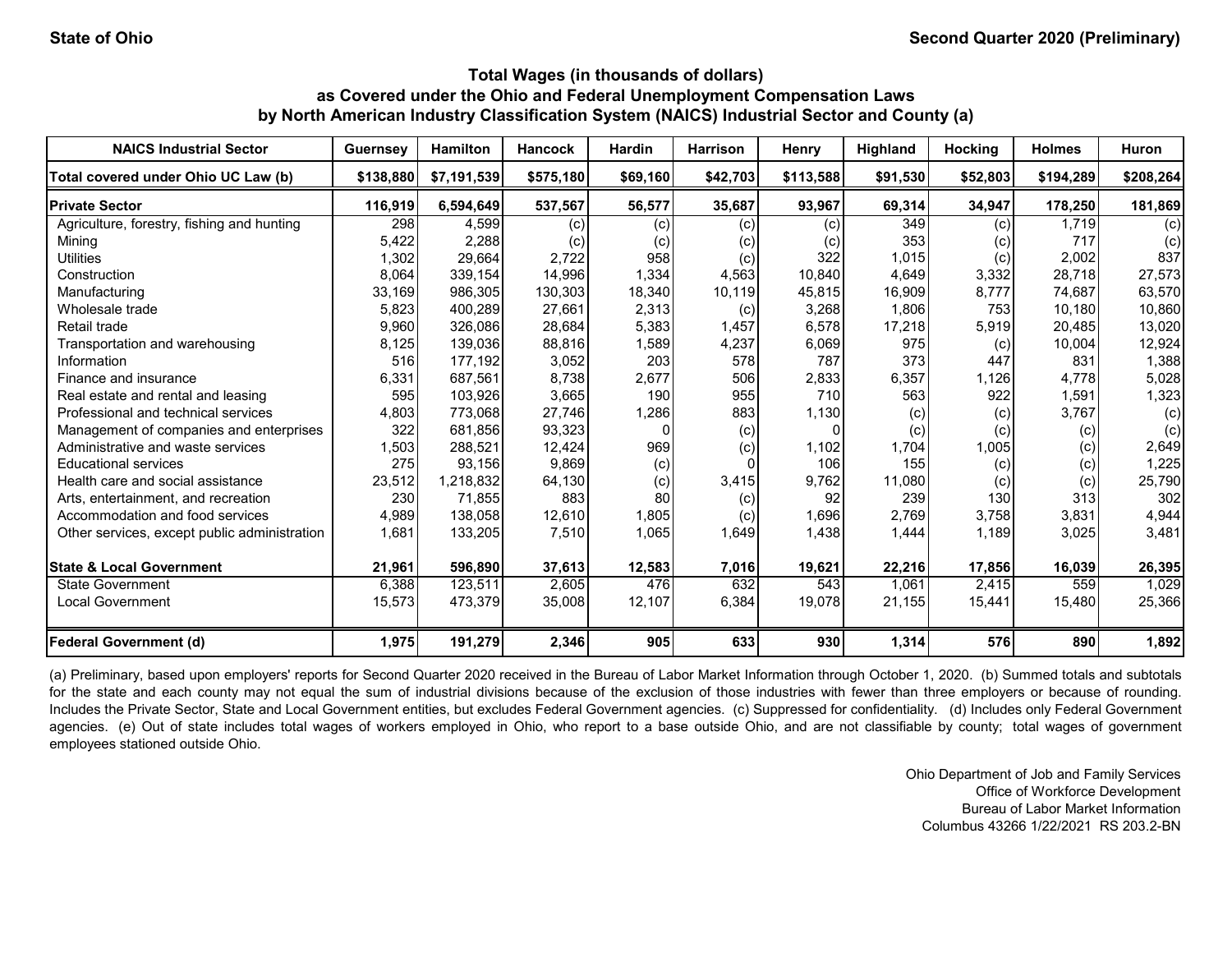| <b>NAICS Industrial Sector</b>               | <b>Jackson</b> | <b>Jefferson</b> | Knox      | Lake        | <b>Lawrence</b> | Licking   | Logan     | Lorain    | Lucas       | <b>Madison</b> |
|----------------------------------------------|----------------|------------------|-----------|-------------|-----------------|-----------|-----------|-----------|-------------|----------------|
| Total covered under Ohio UC Law (b)          | \$96,913       | \$191,068        | \$199,337 | \$1,047,811 | \$121,522       | \$713,307 | \$167,105 | \$960,080 | \$2,128,224 | \$179,835      |
| <b>Private Sector</b>                        | 80,890         | 158,859          | 173,281   | 914,370     | 94,453          | 617,775   | 144,881   | 794,247   | 1,793,491   | 140,933        |
| Agriculture, forestry, fishing and hunting   | 337            | (c)              | 680       | 8,614       |                 | 10,428    | (c)       | (c)       | 2,071       | 2,187          |
| Mining                                       | 190            | (c)              | 1,001     | 3,802       | (c)             | 726       | (c)       | (c)       | 3,189       | 0              |
| <b>Utilities</b>                             | 896            | 13,840           | 789       | 26,448      | 3,066           | 4,354     | 570       | 5,230     | 8,594       | $\Omega$       |
| Construction                                 | 7,702          | (c)              | 15,474    | 53,550      | (c)             | 47,742    | 7,908     | 50.801    | 115.516     | 8,068          |
| Manufacturing                                | 31,878         | 21,569           | 57,362    | 315,571     | 9,960           | 87,451    | 56,081    | 214.221   | 332,542     | 33,836         |
| Wholesale trade                              | 1,732          | 4,913            | 5,061     | 52,567      | 2,469           | 20,127    | 3,237     | 48,266    | 87,876      | 4,445          |
| Retail trade                                 | 8,981          | 17,489           | 13,807    | 83,269      | 11,470          | 56,194    | 11,956    | 84,217    | 154,236     | 15,287         |
| Transportation and warehousing               | 2,332          | 17,133           | 2,342     | 10,497      | 8,836           | 126,651   | 15,675    | 22,741    | 66,880      | 39,663         |
| Information                                  | 387            | 2,187            | 1,367     | 11.757      | 910             | 3,410     | 432       | 7,058     | 23,025      | 291            |
| Finance and insurance                        | 2,708          | 3,543            | 5,081     | 24,509      | 2,266           | 37,384    | 3,237     | 22,523    | 86,825      | 1,984          |
| Real estate and rental and leasing           | 509            | 1,574            | 1.177     | 9,240       | 1,389           | 4,823     | 1,928     | 6.774     | 24,728      | 708            |
| Professional and technical services          | 1,099          | (c)              | 4,525     | 47,605      | 2,529           | 35,887    | (c)       | 34,592    | 118.438     | 10,786         |
| Management of companies and enterprises      | 232            | (c)              | 1,258     | 61,172      | 1,358           | 31,815    | (c)       | 34,073    | 104,016     | 0              |
| Administrative and waste services            | 3,235          | 5,189            | 4,725     | 35,444      | 8,295           | 20,913    | 5,144     | 40,863    | 81,620      | 6,955          |
| <b>Educational services</b>                  | 158            | (c)              | 15,770    | 9,994       | 248             | 15,487    | 172       | 26,317    | 23,667      | (c)            |
| Health care and social assistance            | 14,370         | (c)              | 34,310    | 107,912     | 24,381          | 70,627    | 20,001    | 138,395   | 450,397     | (c)            |
| Arts, entertainment, and recreation          | 70             | 793              | 493       | 4,135       | 94              | 3,388     | 658       | 4.620     | 14,345      | 91             |
| Accommodation and food services              | 3,243          | 4,545            | 4,996     | 28,840      | 4,391           | 17,605    | 4,505     | 27,381    | 58,080      | 4,311          |
| Other services, except public administration | 833            | 2,675            | 3,065     | 19,443      | 2,712           | 22,763    | 1,685     | 16,445    | 37,447      | 1,081          |
| <b>State &amp; Local Government</b>          | 16,023         | 32,209           | 26,056    | 133,441     | 27,069          | 95,532    | 22,224    | 165,833   | 334,733     | 38,902         |
| <b>State Government</b>                      | 2,029          | 953              | 3,367     | 1,135       | 2,369           | 15,865    | 903       | 17,964    | 104,296     | 19,171         |
| <b>Local Government</b>                      | 13,994         | 31,256           | 22,689    | 132,306     | 24,700          | 79,667    | 21,321    | 147,869   | 230,437     | 19,731         |
| <b>Federal Government (d)</b>                | 992            | 2,442            | 1,644     | 7,115       | 2,351           | 7,108     | 2,232     | 31,389    | 34,518      | 1,224          |

(a) Preliminary, based upon employers' reports for Second Quarter 2020 received in the Bureau of Labor Market Information through October 1, 2020. (b) Summed totals and subtotals for the state and each county may not equal the sum of industrial divisions because of the exclusion of those industries with fewer than three employers or because of rounding. Includes the Private Sector, State and Local Government entities, but excludes Federal Government agencies. (c) Suppressed for confidentiality. (d) Includes only Federal Government agencies. (e) Out of state includes total wages of workers employed in Ohio, who report to a base outside Ohio, and are not classifiable by county; total wages of government employees stationed outside Ohio.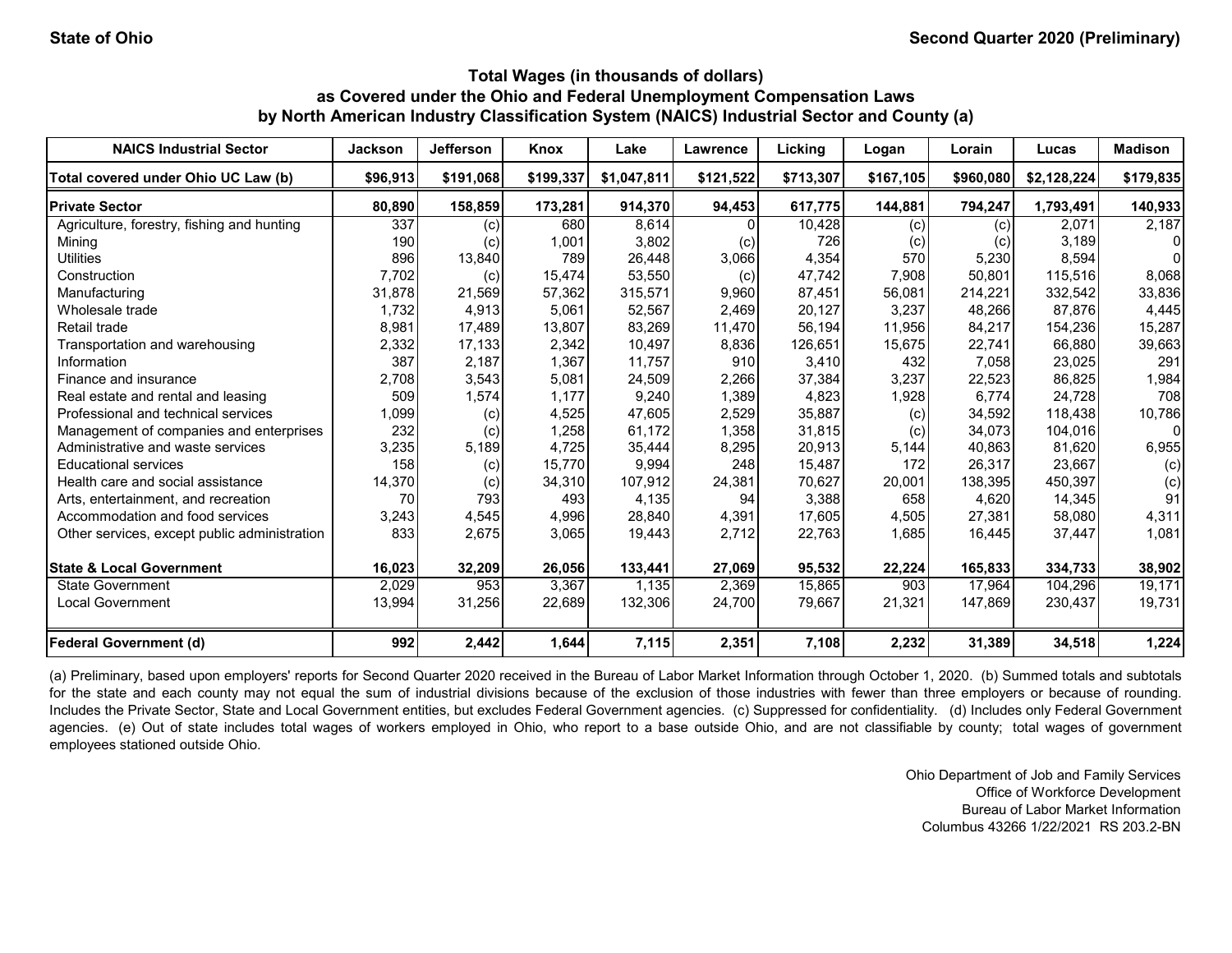| <b>NAICS Industrial Sector</b>               | <b>Mahoning</b> | <b>Marion</b> | <b>Medina</b> | <b>Meigs</b> | <b>Mercer</b> | Miami     | <b>Monroe</b> | Montgomery  | Morgan   | <b>Morrow</b> |
|----------------------------------------------|-----------------|---------------|---------------|--------------|---------------|-----------|---------------|-------------|----------|---------------|
| Total covered under Ohio UC Law (b)          | \$876,924       | \$243,376     | \$607,224     | \$28,829     | \$187,918     | \$419,751 | \$44,180      | \$2,747,175 | \$23,611 | \$43,205      |
| <b>Private Sector</b>                        | 742,017         | 197,364       | 530,841       | 18,634       | 161,476       | 364,745   | 36,040        | 2,416,104   | 17,739   | 29,398        |
| Agriculture, forestry, fishing and hunting   | 1,237           | (c)           | 1,537         | (c)          | (c)           | 812       | (c)           | 1,857       | (c)      | 498           |
| Mining                                       | 2,230           | (c)           | 126           | (c)          | (c)           | 861       | 2,264         | 713         | (c)      | 147           |
| <b>Utilities</b>                             | 8,540           | 2,265         | 1,490         | 580          | (c)           | (c)       | 848           | 12,964      | (c)      | (c)           |
| Construction                                 | 58,689          | 6,589         | 56,492        | 2,501        | 13.488        | 23,393    | 20,875        | 134.937     | 1,306    | 3,833         |
| Manufacturing                                | 105,485         | 67,797        | 106,774       | 1,135        | 65,503        | 131,095   | (c)           | 335,269     | 5,288    | 7,585         |
| Wholesale trade                              | 53,735          | 10,075        | 53,368        | 316          | (c)           | (c)       | 715           | 125,115     | 2,656    | 1,014         |
| Retail trade                                 | 77,554          | 19,209        | 58,860        | 3,526        | 13,761        | 32,312    | 1,598         | 168,911     | 1,425    | 4,114         |
| Transportation and warehousing               | 31,823          | 10,853        | 25,843        | 558          | 15,721        | 25,334    | 2,996         | 103,352     | (c)      | (c)           |
| Information                                  | 11,963          | 1,874         | 4.173         | 134          | 1,268         | 745       | 64            | 101,511     | 143      | 175           |
| Finance and insurance                        | 27,911          | 4,468         | 20,851        | 1,122        | 7,914         | 10,463    | 933           | 187,939     | 742      | 740           |
| Real estate and rental and leasing           | 7,692           | 4,197         | 5,913         | 733          | 395           | 2,012     | 621           | 33,925      | 22       | 499           |
| Professional and technical services          | 34,525          | 2,555         | 29,423        | (c)          | 4,459         | 14,663    | 628           | 227,328     | 412      | (c)           |
| Management of companies and enterprises      | 18,616          | 2,088         | 54,029        | (c)          | (c)           | 9,827     | $\Omega$      | 54,487      | $\Omega$ | (c)           |
| Administrative and waste services            | 49,871          | 8,276         | 21,731        | 508          | (c)           | 12,905    | 535           | 107,858     | 507      | 1,780         |
| <b>Educational services</b>                  | 3,403           | 249           | 3,078         | (c)          | 218           | 2,050     | (c)           | 72,876      |          | (c)           |
| Health care and social assistance            | 201,481         | 46,049        | 56,303        | (c)          | 13,104        | 45,305    | (c)           | 617,313     | 3,786    | (c)           |
| Arts, entertainment, and recreation          | 3,568           | 297           | 3,087         | (c)          | 303           | 753       | (c)           | 10.920      | (c)      | 316           |
| Accommodation and food services              | 27,292          | 5,797         | 17,365        | (c)          | 3,376         | 10,969    | (c)           | 70,127      | (c)      | 1,070         |
| Other services, except public administration | 16,401          | 3,012         | 10,399        | 540          | 3,827         | 7,570     | 205           | 48,701      | 101      | 476           |
| <b>State &amp; Local Government</b>          | 134,907         | 46,012        | 76,383        | 10,195       | 26,442        | 55,006    | 8,140         | 331,071     | 5,872    | 13,807        |
| <b>State Government</b>                      | 34,381          | 10,169        | 1,497         | 416          | 1,865         | 1,988     | 458           | 18,317      | 746      | 942           |
| <b>Local Government</b>                      | 100,526         | 35,843        | 74,886        | 9,779        | 24,577        | 53,018    | 7,682         | 312,754     | 5,126    | 12,865        |
| <b>Federal Government (d)</b>                | 21,249          | 1,721         | 6,132         | 727          | 1,402         | 2,897     | 623           | 90,176      | 661      | 653           |

(a) Preliminary, based upon employers' reports for Second Quarter 2020 received in the Bureau of Labor Market Information through October 1, 2020. (b) Summed totals and subtotals for the state and each county may not equal the sum of industrial divisions because of the exclusion of those industries with fewer than three employers or because of rounding. Includes the Private Sector, State and Local Government entities, but excludes Federal Government agencies. (c) Suppressed for confidentiality. (d) Includes only Federal Government agencies. (e) Out of state includes total wages of workers employed in Ohio, who report to a base outside Ohio, and are not classifiable by county; total wages of government employees stationed outside Ohio.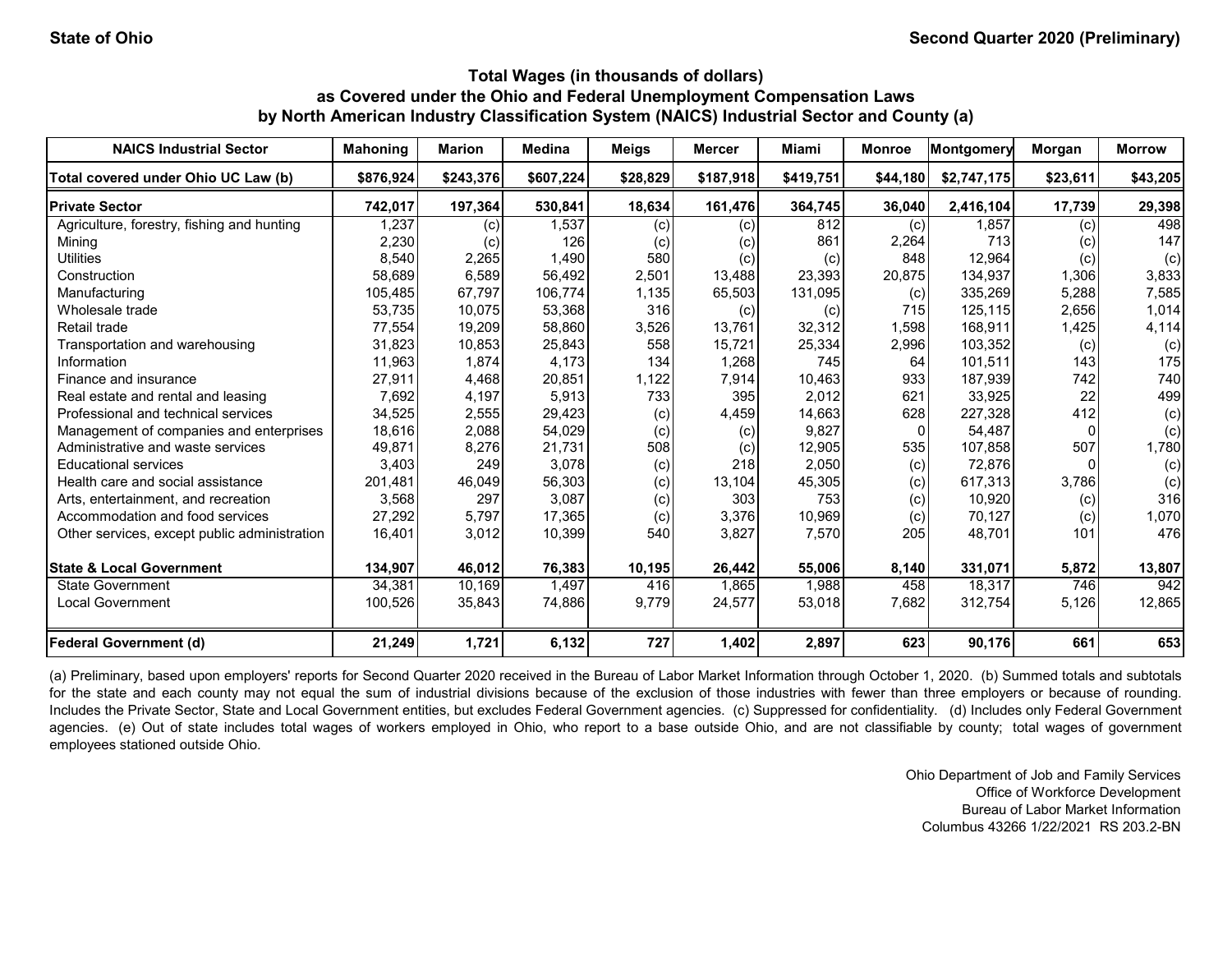| <b>NAICS Industrial Sector</b>               | <b>Muskingum</b> | <b>Noble</b> | <b>Ottawa</b> | Paulding | Perry    | Pickaway  | <b>Pike</b> | Portage   | <b>Preble</b> | Putnam    |
|----------------------------------------------|------------------|--------------|---------------|----------|----------|-----------|-------------|-----------|---------------|-----------|
| Total covered under Ohio UC Law (b)          | \$335,983        | \$27,950     | \$137,802     | \$41,138 | \$56,909 | \$149,745 | \$115,449   | \$578,479 | \$100,214     | \$106,301 |
| <b>Private Sector</b>                        | 287,530          | 16,947       | 115,125       | 31,613   | 42,471   | 104,267   | 100,372     | 430,044   | 83,291        | 91,008    |
| Agriculture, forestry, fishing and hunting   | 160              |              | 757           | (c)      | 124      | 1,614     | 276         | 1,466     | (c)           | (c)       |
| Mining                                       | 21,670           | 1,043        | 1,831         | (c)      | 2,116    | 472       | 269         | 2,752     | (c)           | (c)       |
| <b>Utilities</b>                             | 5,058            | (c)          | (c)           | (c)      | 547      | 922       | (c)         | (c)       | (c)           | (c)       |
| Construction                                 | 12,016           | 1,215        | 9,190         | 1,393    | 8,759    | 12,257    | 4,790       | 26,684    | 4,392         | 11,013    |
| Manufacturing                                | 37,918           | 3,161        | 26,591        | 10,318   | 8,771    | 27,793    | 4,401       | 134.880   | 42,188        | 39,780    |
| Wholesale trade                              | 8,732            | (c)          | (c)           | (c)      | 1,503    | 5,630     | (c)         | 46,759    | (c)           | 5,055     |
| Retail trade                                 | 30,718           | 1,509        | 10,509        | 2,141    | 4,504    | 10,404    | 6,421       | 47,005    | 7,527         | 7,504     |
| Transportation and warehousing               | 22,315           | 2,346        | 3,687         | 2,625    | 364      | 4,741     | 5,948       | (c)       | 4,580         | (c)       |
| Information                                  | 7,260            | 100          | 274           | 162      | 197      | 401       | 279         | 5,437     | 137           | 590       |
| Finance and insurance                        | 10,528           | 802          | 3,947         | 1,016    | 1,336    | 3,181     | 2,128       | 9,431     | 2,150         | 4,046     |
| Real estate and rental and leasing           | 2,364            | 15           | 1,044         | 51       | 83       | 899       | 586         | 4,334     | 432           | 246       |
| Professional and technical services          | 11,144           | 1,597        | 1,918         | (c)      | 1,215    | 2,719     | (c)         | 27,554    | (c)           | 1,747     |
| Management of companies and enterprises      | 1,696            | (c)          | 856           | (c)      | 1,844    | 1,468     | (c)         | 13,408    | (c)           | 0         |
| Administrative and waste services            | 8,296            | (c)          | 1,976         | 696      | 1,805    | 4,362     | 44,085      | 10,342    | 1,514         | 2,557     |
| <b>Educational services</b>                  | 5,228            |              | 227           | (c)      | (c)      | (c)       | (c)         | 4,764     | (c)           | (c)       |
| Health care and social assistance            | 83,464           | 2,064        | 14,132        | (c)      | (c)      | (c)       | (c)         | 47,088    | (c)           | (c)       |
| Arts, entertainment, and recreation          | 1,042            | (c)          | 4,847         | (c)      | 48       | 519       | (c)         | 1,375     | 103           | 266       |
| Accommodation and food services              | 10,297           | (c)          | 9,078         | (c)      | 1,351    | 4,196     | (c)         | 16,645    | 3,015         | 1,906     |
| Other services, except public administration | 7,623            | 297          | 2,258         | 407      | 751      | 2,142     | 729         | 8,966     | 1,791         | 1,475     |
| <b>State &amp; Local Government</b>          | 48,453           | 11,003       | 22,677        | 9,525    | 14,438   | 45,478    | 15,077      | 148,435   | 16,923        | 15,293    |
| <b>State Government</b>                      | 3,402            | 6,449        | 2,200         | 445      | 558      | 20,821    | 989         | 79,901    | 682           | 587       |
| <b>Local Government</b>                      | 45,051           | 4,554        | 20,477        | 9,080    | 13,880   | 24,657    | 14,088      | 68,534    | 16,241        | 14,706    |
| <b>Federal Government (d)</b>                | 3,436            | 263          | 5,623         | 655      | 801      | 1,421     | 1,064       | 5,532     | 1,062         | 907       |

(a) Preliminary, based upon employers' reports for Second Quarter 2020 received in the Bureau of Labor Market Information through October 1, 2020. (b) Summed totals and subtotals for the state and each county may not equal the sum of industrial divisions because of the exclusion of those industries with fewer than three employers or because of rounding. Includes the Private Sector, State and Local Government entities, but excludes Federal Government agencies. (c) Suppressed for confidentiality. (d) Includes only Federal Government agencies. (e) Out of state includes total wages of workers employed in Ohio, who report to a base outside Ohio, and are not classifiable by county; total wages of government employees stationed outside Ohio.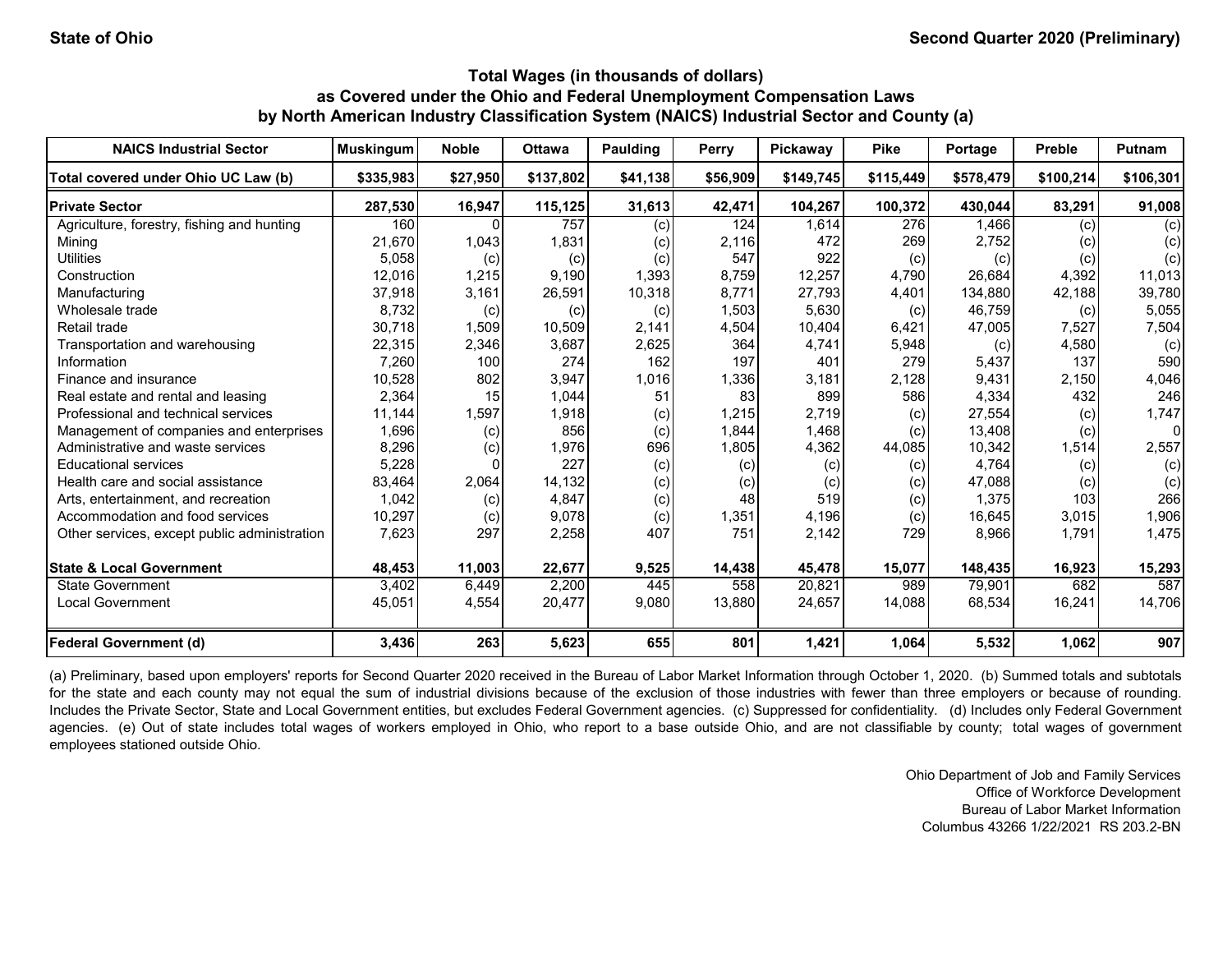| <b>NAICS Industrial Sector</b>               | <b>Richland</b> | <b>Ross</b> | <b>Sandusky</b> | <b>Scioto</b> | <b>Seneca</b> | <b>Shelby</b> | <b>Stark</b> | <b>Summit</b> | <b>Trumbull</b> | <b>Tuscarawas</b> |
|----------------------------------------------|-----------------|-------------|-----------------|---------------|---------------|---------------|--------------|---------------|-----------------|-------------------|
| Total covered under Ohio UC Law (b)          | \$435,753       | \$263,470   | \$239,237       | \$218,313     | \$171,189     | \$286,271     | \$1,516,206  | \$3,066,474   | \$543,779       | \$334,836         |
| <b>Private Sector</b>                        | 359,260         | 205,536     | 208,574         | 165,711       | 145,482       | 259,249       | 1,319,890    | 2,723,156     | 450,280         | 282,455           |
| Agriculture, forestry, fishing and hunting   | (c)             | 624         | (c)             | (c)           | 767           | 1,538         | 1.698        | 1,153         | 981             | 1,341             |
| Mining                                       | (c)             | 209         | (c)             | (c)           | 2,551         |               | 4,658        | 1,830         | 772             | 14,378            |
| <b>Utilities</b>                             | 3,227           | 3,439       | 1,114           | 1,845         | 2,019         | (c)           | 13,906       | 26,639        | 3.466           | 2,237             |
| Construction                                 | 28,198          | 8,521       | 11,885          | 5,819         | 13,248        | 21,944        | 97,061       | 163.637       | 30.650          | 19,634            |
| Manufacturing                                | 102,206         | 44,588      | 99,833          | 19.784        | 45,875        | 149,598       | 319,919      | 362.677       | 94.431          | 87,092            |
| Wholesale trade                              | 16,491          | 6,212       | 6,617           | 3,711         | 9,379         | 11,973        | 75,344       | 195,766       | 26,211          | 12,174            |
| Retail trade                                 | 41,709          | 26,071      | 17,492          | 20,803        | 15,266        | 12,989        | 121,408      | 220,813       | 61,025          | 27,023            |
| Transportation and warehousing               | 18,307          | 8,856       | 8,752           | 4,860         | 4,927         | (c)           | 35,717       | 117,574       | 24,601          | 9,206             |
| Information                                  | 4,948           | 2,673       | 1,287           | 1,137         | 761           | 1,045         | 14,626       | 84,931        | 3,592           | 2,416             |
| Finance and insurance                        | 13,103          | 6,057       | 6,053           | 3,960         | 5,629         | 4,728         | 75,479       | 173,666       | 16.389          | 10,418            |
| Real estate and rental and leasing           | 2,575           | 1,234       | 2,787           | 1,741         | 391           | 1,196         | 14,373       | 30,064        | 9,050           | 3,752             |
| Professional and technical services          | 9,018           | 3,263       | 3,719           | 6,126         | (c)           | 5,607         | 66,614       | 212,285       | 9.957           | 11,627            |
| Management of companies and enterprises      | 1,587           | 2,528       | 4,740           | 1,055         | (c)           | 193           | 29,377       | 293,267       | 8,432           | 1,731             |
| Administrative and waste services            | 17,611          | 5,791       | 6,101           | 3,225         | 3,156         | 7,541         | 62,778       | 115,639       | 26,691          | 15,502            |
| <b>Educational services</b>                  | 3,336           | 284         | (c)             | 894           | 8,237         | (c)           | 20,378       | 25,501        | 3,571           | 758               |
| Health care and social assistance            | 75,197          | 73,010      | (c)             | 79,461        | 19,949        | (c)           | 275,453      | 562,296       | 95,852          | 45,133            |
| Arts, entertainment, and recreation          | 1,532           | 451         | 773             | 138           | 282           | 376           | 8.717        | 15,803        | 1.608           | 890               |
| Accommodation and food services              | 13,372          | 9,499       | 5,286           | 7,744         | 5,670         | 3,743         | 48,323       | 64,980        | 19,620          | 10,416            |
| Other services, except public administration | 6,239           | 2,226       | 3,832           | 3,244         | 2,603         | 4.440         | 34,061       | 54,637        | 13,382          | 6,727             |
| <b>State &amp; Local Government</b>          | 76,493          | 57,934      | 30,663          | 52,602        | 25,707        | 27,022        | 196,316      | 343,318       | 93,499          | 52,381            |
| <b>State Government</b>                      | 20,606          | 22,300      | 1,258           | 17,586        | 3,502         | 2,920         | 19,189       | 59,809        | 10,944          | 6,102             |
| <b>Local Government</b>                      | 55,887          | 35,634      | 29,405          | 35,016        | 22,205        | 24,102        | 177,127      | 283,509       | 82,555          | 46,279            |
| <b>Federal Government (d)</b>                | 10,690          | 31,830      | 1,686           | 2,700         | 1,587         | 1,003         | 16,892       | 35,619        | 7,567           | 4,008             |

(a) Preliminary, based upon employers' reports for Second Quarter 2020 received in the Bureau of Labor Market Information through October 1, 2020. (b) Summed totals and subtotals for the state and each county may not equal the sum of industrial divisions because of the exclusion of those industries with fewer than three employers or because of rounding. Includes the Private Sector, State and Local Government entities, but excludes Federal Government agencies. (c) Suppressed for confidentiality. (d) Includes only Federal Government agencies. (e) Out of state includes total wages of workers employed in Ohio, who report to a base outside Ohio, and are not classifiable by county; total wages of government employees stationed outside Ohio.